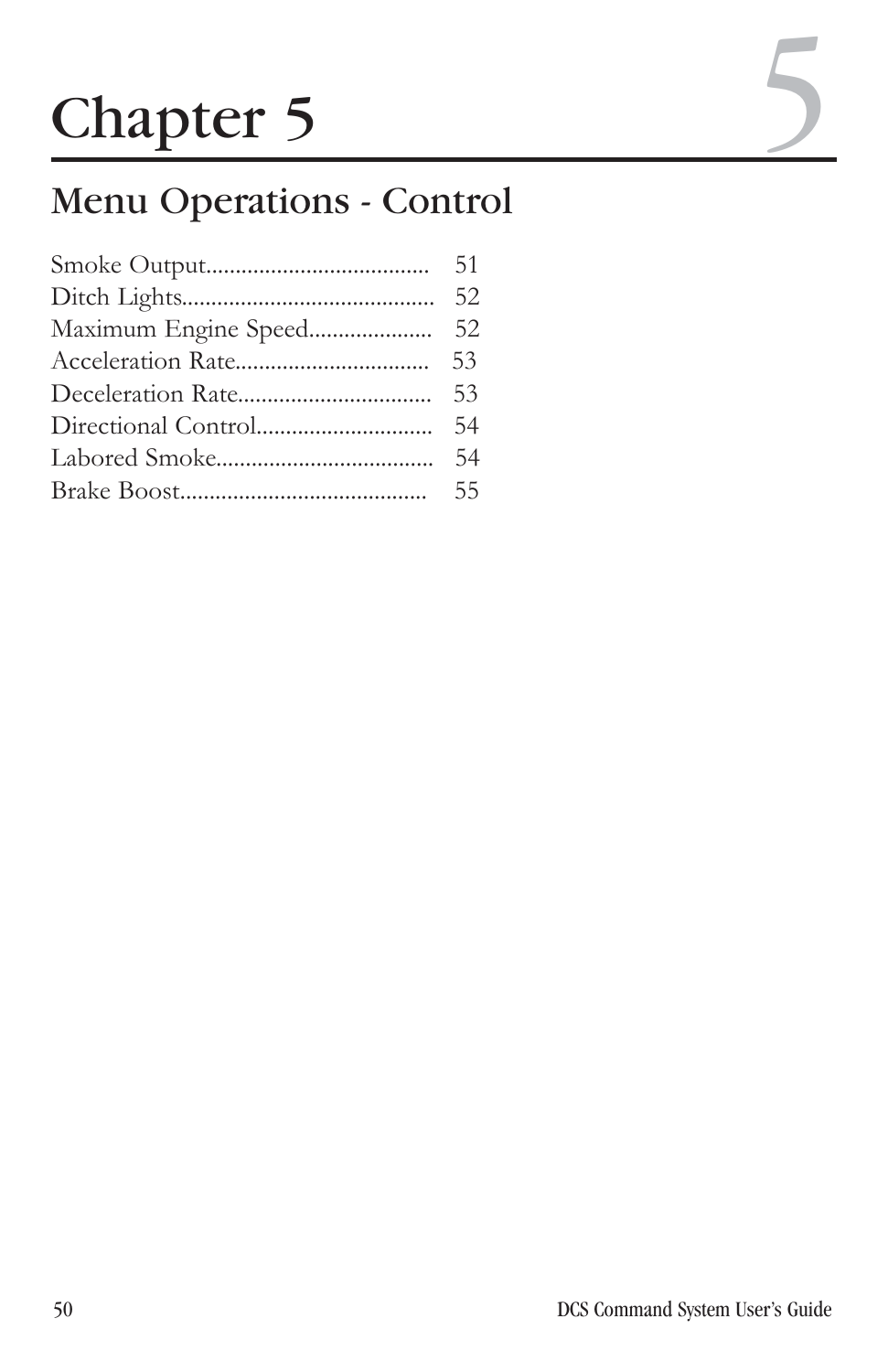#### **Control Menu:**

Smoke Volume Ditch Lights Max Speed Acc Rate Dec Rate Dir Control Labored Smoke

#### **Smoke Volume**

Adjust the output of the smoke unit.

1. Press the softkey (S1-S3) directly below the desired smoke level: MIN (Minimum), MED (Medium) or MAX (Maximum). Most Proto-Sound 2.0 engines have the default set at Medium.

2. Once you see your selection highlighted on the LCD screen, press firmly on the thumbwheel to confirm the selection and return to the Control menu list

It will take a couple of seconds before you see the engine's smoke output change.



**Caution:** Be sure you always have smoke fluid in the engine when running with the smoke unit on at any of the three levels. If you do not have smoke fluid, turn the smoke unit off using the #1 key on the keypad. Check your smoke fluid level frequently when running in MAX mode.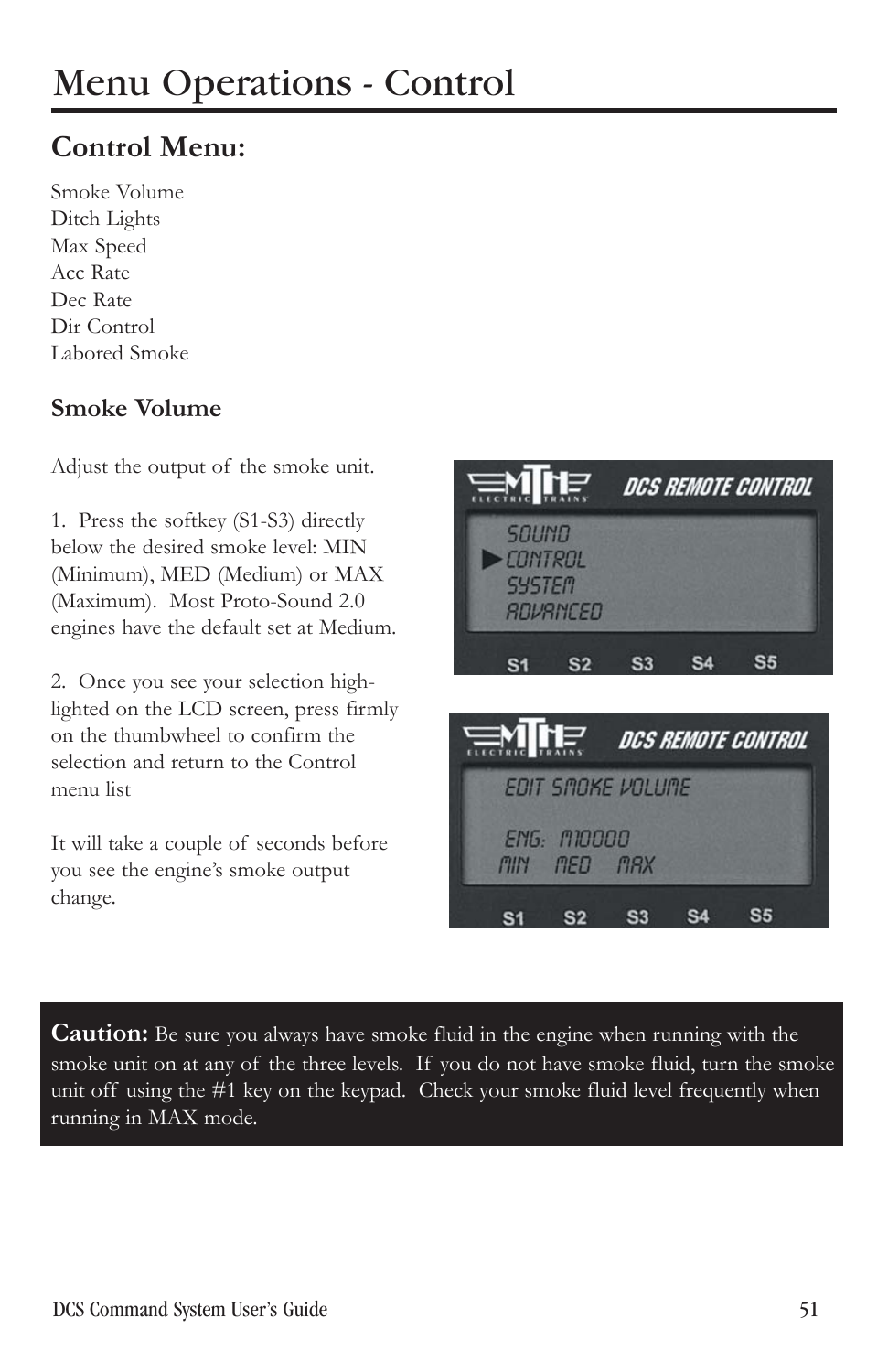#### **Ditch Lights**

Set the engine's ditch lights (for engines that are equipped with them) to one of four settings.

1. Press the softkey under the desired setting: OFF, AUTO (turned on, flashing only when you blow the horn), ON (turned on all the time, no flashing), and FLS (flashing all the time).

2. Once you see your selection highlighted on the LCD screen, press firmly on the thumbwheel to confirm the selection and return to the Control menu list.

#### **Max Speed**

You can set a maximum engine speed to keep your locomotive from derailing as it races through a tight curve (or keep the kids or club members from getting carried away and derailing your engine!).

Roll the thumbwheel down to lower the maximum speed (the default is 120 smph) to the setting you want, then press firmly on the thumbwheel to confirm the selection and return to the Control menu list.

| $M$ $\equiv$ $\sim$ DCS REMOTE CONTROL |                                       |  |  |
|----------------------------------------|---------------------------------------|--|--|
|                                        | <b>EDIT DITCH LIGHTS</b>              |  |  |
|                                        | <b>ENG: MIOOOO</b><br>OFF AUTO ON FLS |  |  |
|                                        |                                       |  |  |

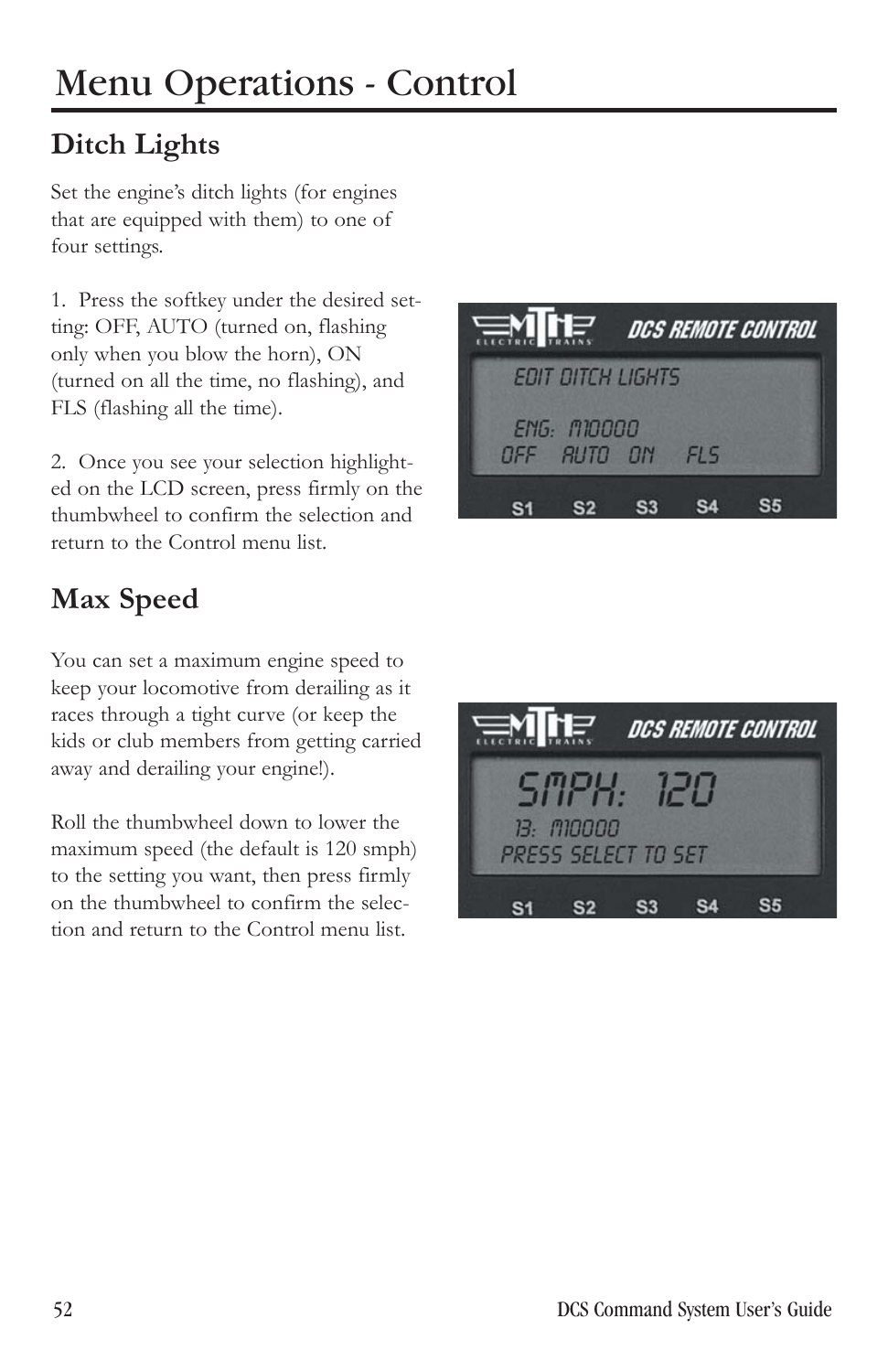#### **Acc Rate**

Set your engine to accelerate in different increments, ranging from 1 to 25. The engine's default acceleration rate is set low, but you can set the engine to accelerate much more quickly as you scroll the thumbwheel. Set the rate low to avoid derailing a long train of freight cars, or set it high to keep up with the large speed steps in other manufacturers' engines.

Roll the thumbwheel to set the acceleration rate you want, then press firmly on the thumbwheel to confirm the selection and return to the Control menu list.

The "Boost" button on the remote boosts your locomotive's speed at the rate set here.



#### **Dec Rate**

Set your engine to decelerate in different increments, ranging from 1 to 25. The engine's default deceleration rate is set low, but you can set the engine to decelerate much more quickly as you scroll the thumbwheel. Set the rate low to avoid derailing a long train of freight cars, or set it high to keep up with the large speed steps in other manufacturers' engines.

Roll the thumbwheel to select the deceleration rate you want, then press firmly on the thumbwheel to confirm the selection and return to the Control menu list.

The "Brake" button on the remote slows your locomotive's speed at the rate set here.

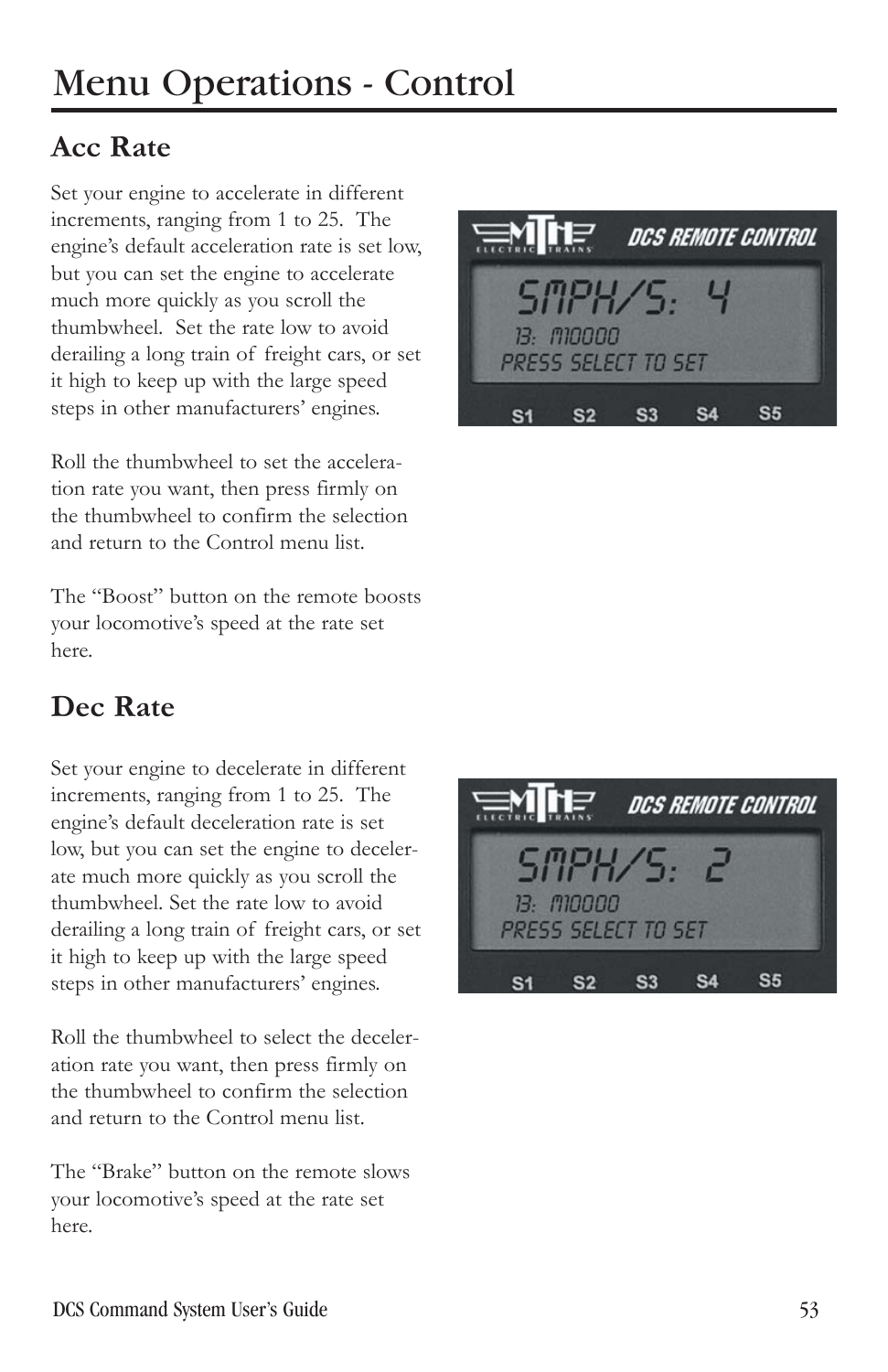## **Dir Control**

Lock an engine into a direction by changing the direction cycle. Rather than the default Forward/Reverse (F/R) cycle, you can set it for a Forward/Forward (F/F) or Reverse/Reverse (R/R) cycle. Remember, in command mode there is no neutral.

Press the softkey (S1-S3) directly beneath the direction cycle you choose.

Press firmly on the thumbwheel to confirm the selection and return to the Control menu list.

### **Labored Smoke**

Decide whether your engine's labored/drift chuffing and rev up/down will be accompanied by a corresponding change in the smoke level. The engine's default is to change the smoke level.

- To disable labored smoke, press the softkey (S1) under the word "OFF."

#### OR

- To enable labored smoke, press the softkey (S2) under the word "AUTO."

Press firmly on the thumbwheel to confirm the selection and return to the Control menu list.